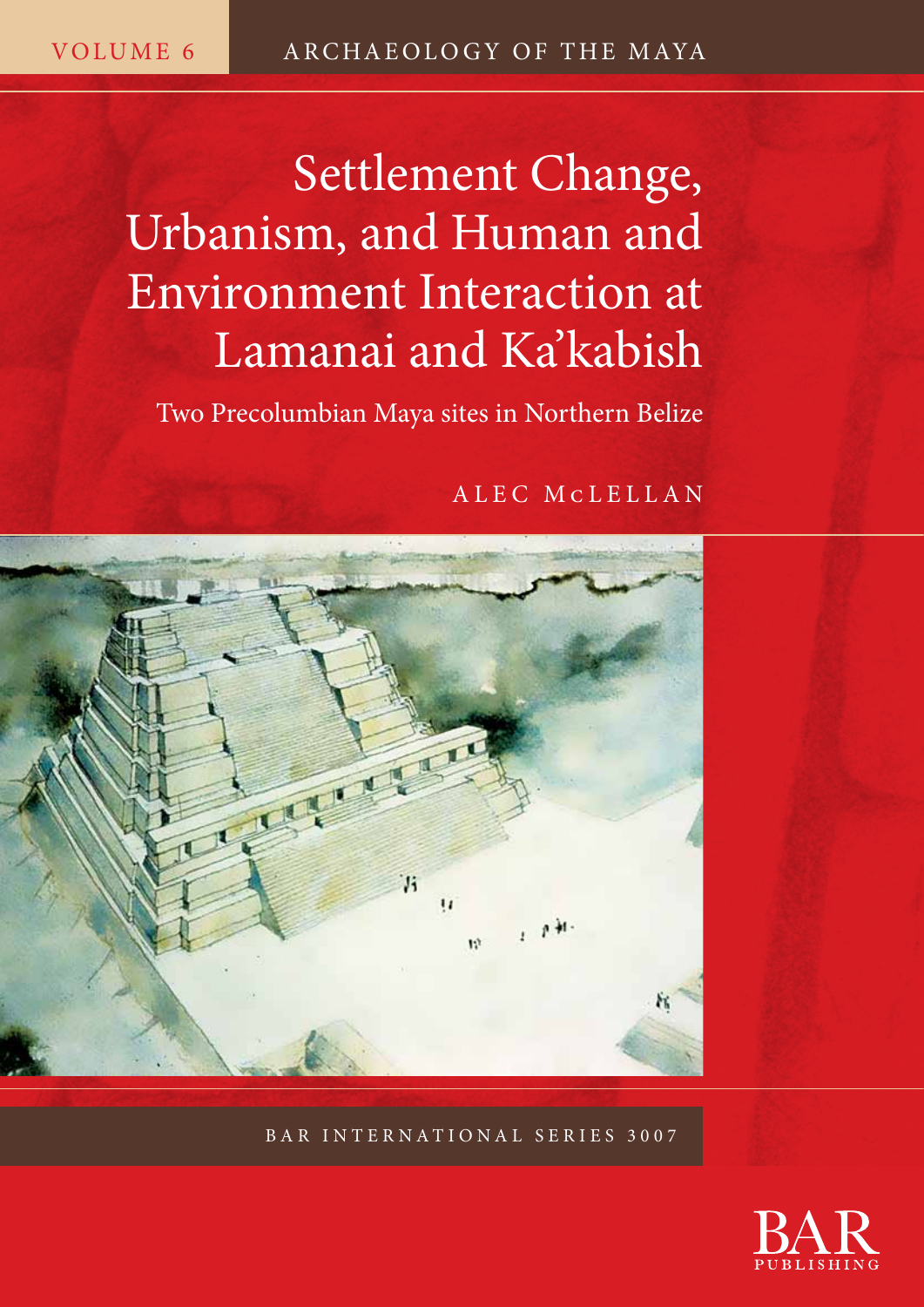Published in 2020 by BAR Publishing, Oxford

BAR International Series 3007

*Archaeology of the Maya*

*Settlement Change, Urbanism, and Human and Environment Interaction at Lamanai and Ka'kabish*

⊕

ISBN 978 1 4073 5756 0 paperback ISBN 978 1 4073 5757 7 e-format

DOI https://doi.org/10.30861/9781407357560

A catalogue record for this book is available from the British Library.

© Alec McLellan 2020

◈

Cover image *H. Stanley Loten. Cover page, Lamanai Str. N10-43 (Lamanai Archaeological Project). Reconstruction by H. Stanley Loten.* 

The Author's moral rights under the 1988 UK Copyright, Designs and Patents Act are hereby expressly asserted.

All rights reserved. No part of this work may be copied, reproduced, stored, sold, distributed, scanned, saved in any form of digital format or transmitted in any form digitally, without the written permission of the Publisher.

Links to third party websites are provided by BAR Publishing in good faith and for information only. BAR Publishing disclaims any responsibility for the materials contained in any third-party website referenced in this work.



BAR titles are available from:

 BAR Publishing 122 Banbury Rd, Oxford, ox2 7bp, uk EMAIL info@barpublishing.com PHONE +44 (0)1865 310431 Fax +44 (0)1865 316916 www.barpublishing.com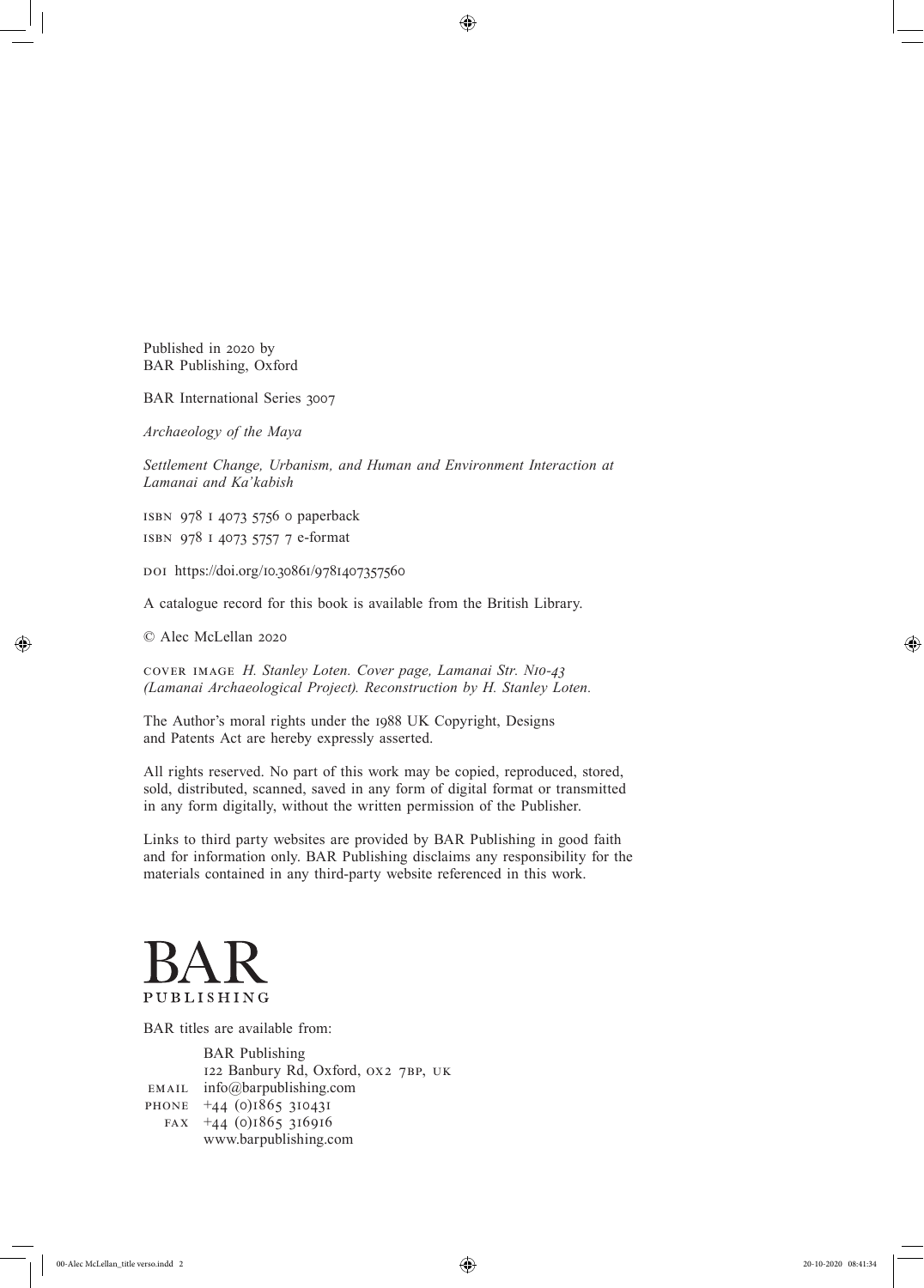# **Contents**

 $\bigoplus$ 

| 3. Human and Environment Interaction, Landscape Modification, and Spatial Organisation |  |
|----------------------------------------------------------------------------------------|--|
|                                                                                        |  |
|                                                                                        |  |
|                                                                                        |  |
|                                                                                        |  |
|                                                                                        |  |
|                                                                                        |  |
|                                                                                        |  |
|                                                                                        |  |
|                                                                                        |  |
|                                                                                        |  |
|                                                                                        |  |
|                                                                                        |  |
|                                                                                        |  |

 $\bigoplus$ 

 $\bigoplus$ 

20-10-2020 08:35:26

 $\bigoplus$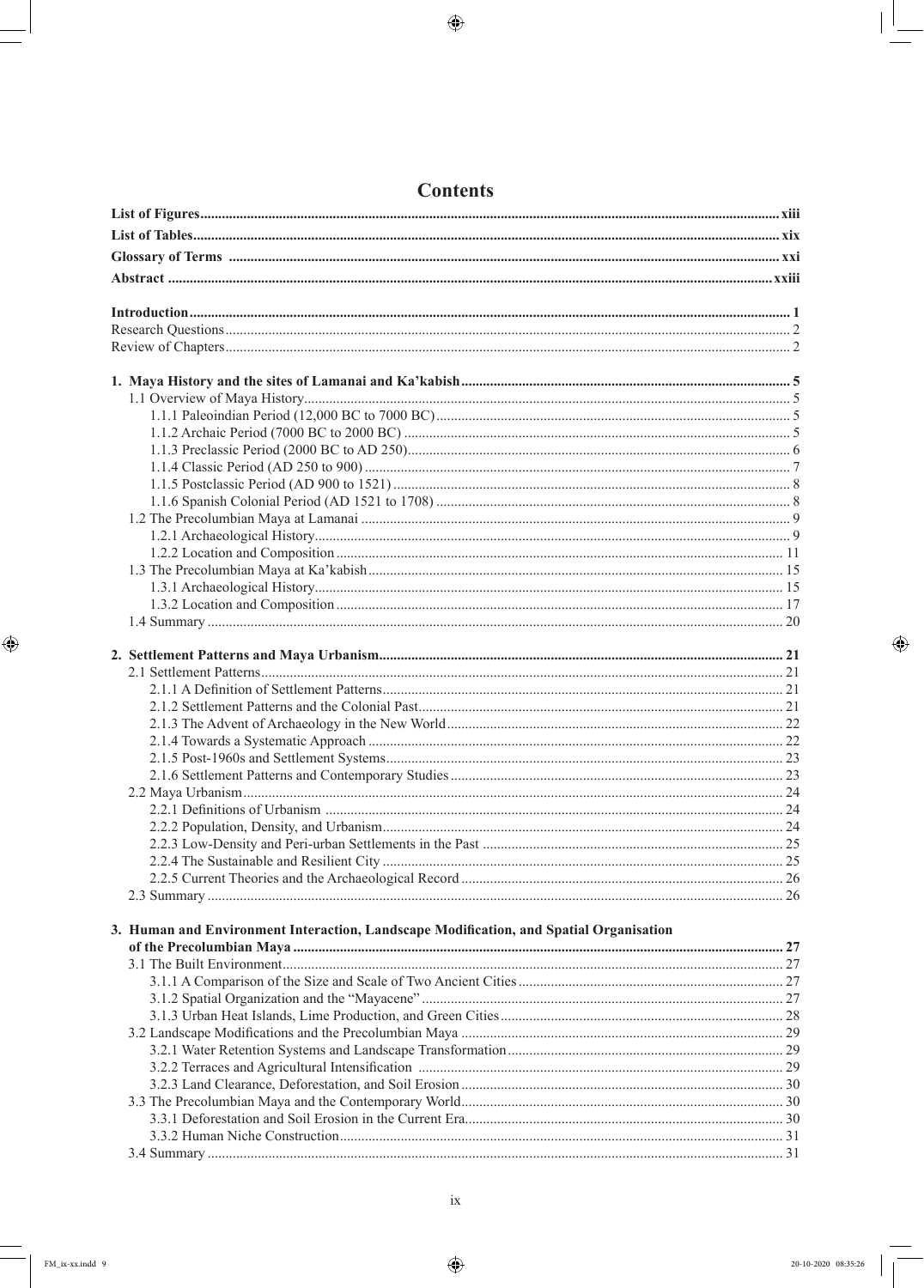$\bigoplus$ 

Settlement Change, Urbanism, and the Environment at Lamanai and Ka'kabish

 $\bigcirc \hspace{-3.0pt} \bigcirc$ 

 $20-10-2020$   $08:35:26$ 

 $\bigoplus$ 

 $\mathbf X$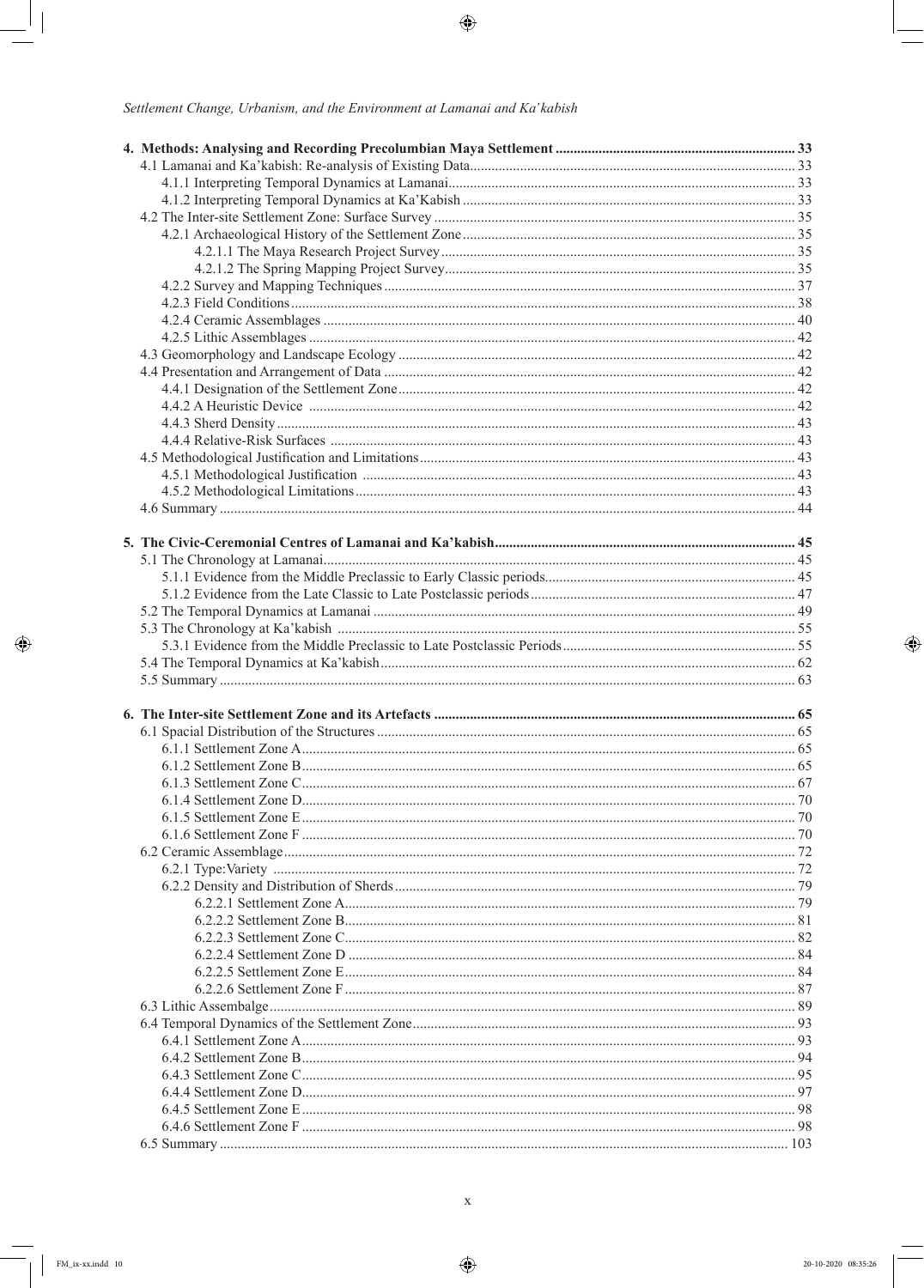$\bigoplus$ 

### Contents

| 7.3.2 Human/Environment Interaction at Ka'kabish, Lamanai, and the Inter-Site Settlement Zone  110                                                                                                       |  |
|----------------------------------------------------------------------------------------------------------------------------------------------------------------------------------------------------------|--|
|                                                                                                                                                                                                          |  |
|                                                                                                                                                                                                          |  |
| 8. Lamanai, Ka'kabish, the Inter-site Settlement Zone, and the Greater Region of Northern Belize113                                                                                                      |  |
|                                                                                                                                                                                                          |  |
|                                                                                                                                                                                                          |  |
|                                                                                                                                                                                                          |  |
|                                                                                                                                                                                                          |  |
|                                                                                                                                                                                                          |  |
|                                                                                                                                                                                                          |  |
|                                                                                                                                                                                                          |  |
|                                                                                                                                                                                                          |  |
|                                                                                                                                                                                                          |  |
|                                                                                                                                                                                                          |  |
|                                                                                                                                                                                                          |  |
|                                                                                                                                                                                                          |  |
|                                                                                                                                                                                                          |  |
|                                                                                                                                                                                                          |  |
|                                                                                                                                                                                                          |  |
|                                                                                                                                                                                                          |  |
|                                                                                                                                                                                                          |  |
|                                                                                                                                                                                                          |  |
|                                                                                                                                                                                                          |  |
|                                                                                                                                                                                                          |  |
|                                                                                                                                                                                                          |  |
|                                                                                                                                                                                                          |  |
|                                                                                                                                                                                                          |  |
|                                                                                                                                                                                                          |  |
|                                                                                                                                                                                                          |  |
|                                                                                                                                                                                                          |  |
|                                                                                                                                                                                                          |  |
|                                                                                                                                                                                                          |  |
|                                                                                                                                                                                                          |  |
|                                                                                                                                                                                                          |  |
|                                                                                                                                                                                                          |  |
| 10.1.1 What is the character of the settled landscape between Ka'kabish and Lamanai (number of<br>structures; patterns and distribution of settlement; modifications to the natural environment) and how |  |
|                                                                                                                                                                                                          |  |
| 10.1.2 How does the chronology of the inter-site settlement zone compare to the chronology of the                                                                                                        |  |
| two civic-ceremonial centres – Lamanai and Ka'kabish – as well as the core-periphery dynamics                                                                                                            |  |
|                                                                                                                                                                                                          |  |
| 10.1.3 How does the distribution and density of occupation (as defined by the location and date                                                                                                          |  |
| of each structure) in the inter-site settlement zone change over time, and how does this compare                                                                                                         |  |
|                                                                                                                                                                                                          |  |
| 10.1.4 To what extent is there consistency or variation in material culture found at structures in the                                                                                                   |  |
|                                                                                                                                                                                                          |  |
| 10.1.5 What does the environmental evidence from pollen cores collected adjacent to Lamanai                                                                                                              |  |
| suggest about the settlement patterns at Lamanai, Ka'kabish, and the inter-site settlement zone? 137                                                                                                     |  |

 $FM_ix$ -xx.indd 11

 $\bigoplus$ 

 $\bigoplus$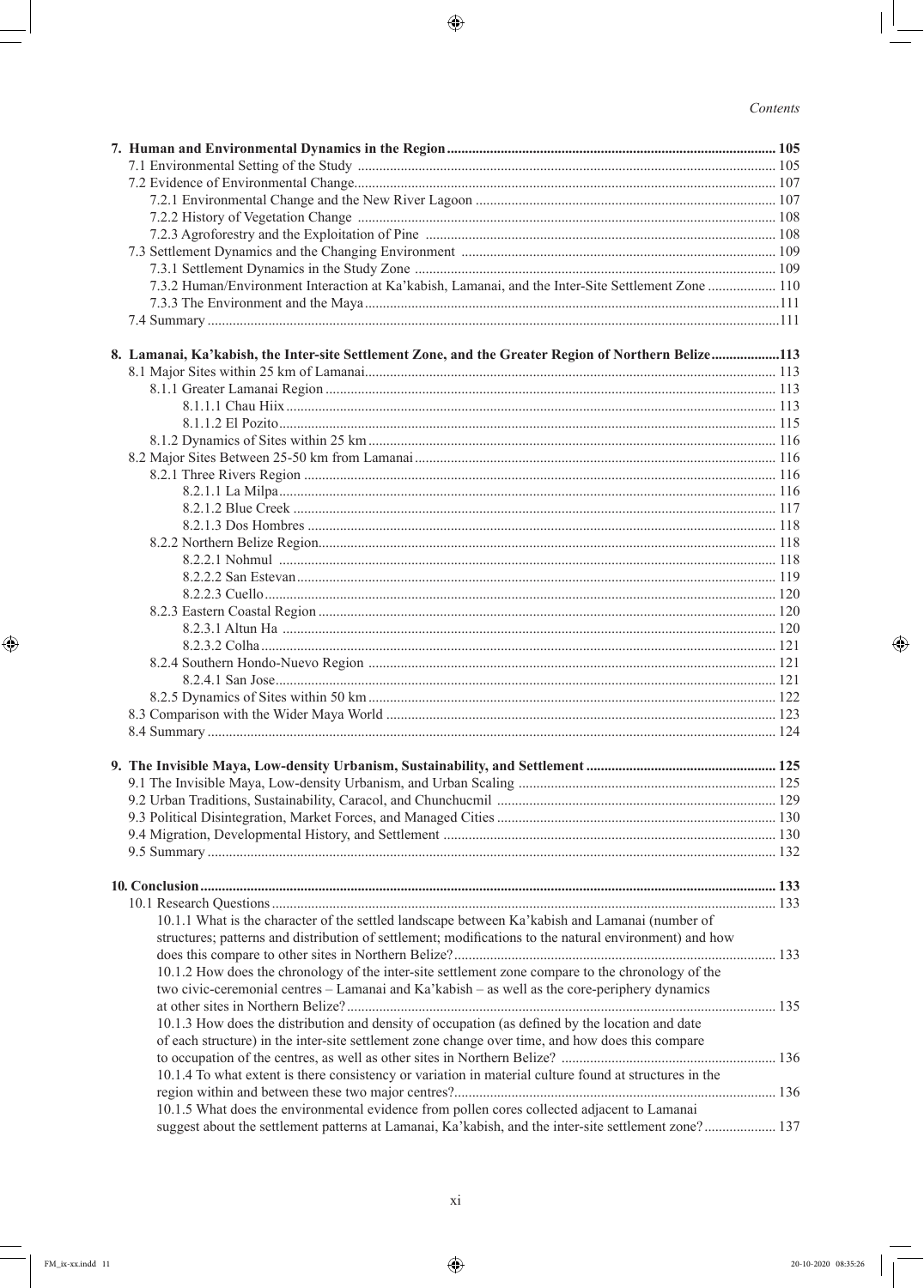$\bigoplus$ 

*Settlement Change, Urbanism, and the Environment at Lamanai and Ka'kabish*

 $\bigcirc$ 

xii

 $\bigoplus$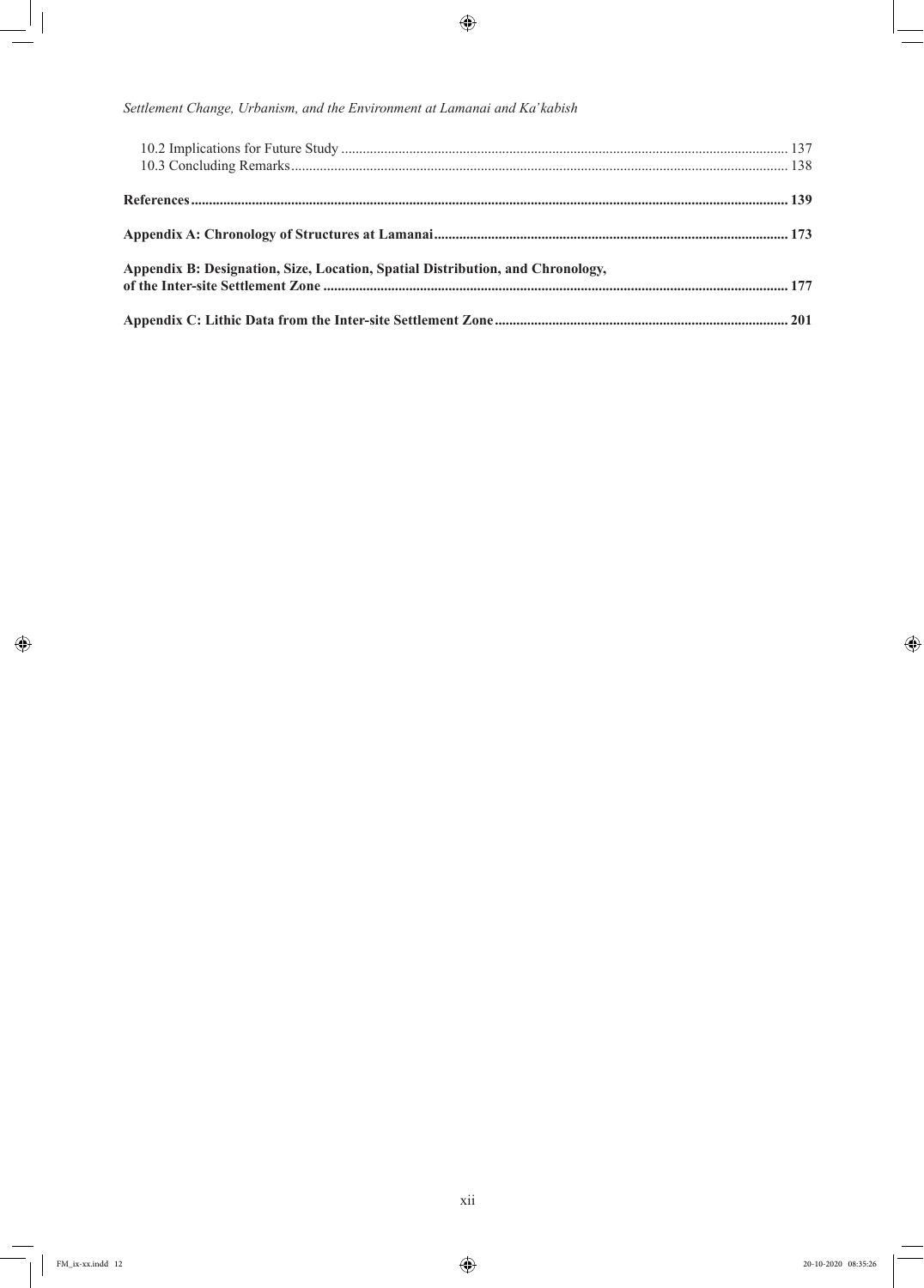## **Introduction**

⊕

"A wonderful fact to reflect upon, that every human creature is constituted to be that profound secret and mystery to every other. A solemn consideration, when I enter a great city by night, that every one of those darkly clustered houses encloses its own secret..."

― Charles Dickens, A Tale of Two Cities

Lamanai and Ka'kabish, two Precolumbian Maya centres in north-western Belize, have been sites of archaeological investigation and interpretative progress for several decades, with archaeologists exploring many facets of their developmental history. A large amount of research has focused on the long stratigraphic sequences at Lamanai and Ka'kabish, which date from the Middle Preclassic (1000-400 BC) to Late Postclassic (AD 1250–1521), and Colonial periods (AD 1521–1708) of Maya history (Aimers 2007a; Graham 2004, 2011; Haines 2013; Howie 2012; Pendergast 1986a, Powis 2002). Existing studies have identified relatively long culture-histories for each site, but they have yet to embark on a structureby-structure temporal reconstruction of the settlement dynamics of the civic-ceremonial centres and the structures surrounding them. Archaeologists have excavated many of the structures at Ka'kabish and Lamanai, but most of the relevant information has remained in note form or as site reports, without it being used for broad space-time reconstructions. This is the major goal of this project – to create a fine-grained model of the settlement dynamics, or changes in the density and distribution of structures through time and across space at Lamanai, Ka'kabish, and the inter-site settlement zone – an area inbetween the two centres – and compare the model to environmental evidence from pollen cores in the New River Lagoon, a body of water adjacent to Lamanai. By analysing the spatio-temporal distribution of settlement and comparing it to evidence from pollen cores, this study aims to understand the human and environmental dynamics at Ka'kabish, Lamanai, and the inter-site settlement zone. This relationship is later compared to the human and environmental dynamics at other sites in the region and across the greater Precolumbian Maya world.

At Lamanai, archaeologists have studied the material evidence of occupation from many periods of Maya history, with projects focusing on the ceramics of the Preclassic (Powis 2002, 2004) and Terminal Classic-Early Postclassic periods (Howie 2012), as well as changes in the paleoenvironment from the beginning of the Holocene to the present (Metcalfe *et al.* 2009; Rushton *et al.* 2013). The site of Lamanai was visited by archaeologists in the mid-1920s and returned to in the late-1930s and mid-1960s, however, the first excavation and systematic survey of the site was conducted in the 1970s. Excavations in the civic-ceremonial centre and evidence from pollen collected adjacent to Lamanai suggest that the site was occupied as early as 1600 BC (Hanna *et al.* 2016), spanned the period of the Maya collapse, and continued to be a focus of settlement after the arrival of the Spanish (Graham 2004, 2011; Metcalfe *et al.* 2009; Pendergast 1982a; Rushton *et al.* 2013). These studies uncovered the length of occupation at Lamanai, but there has yet to be an analysis of settlement dynamics and changes in settlement over time. Archaeologists have speculated that the peak periods of population at Lamanai were in several different time periods, however, these speculations are based on data that is limited to the core of the site.

At Ka'kabish, a Precolumbian Maya centre 10 km northwest of Lamanai, archaeologists have only recently begun to understand the historical trajectory of the site (Haines 2008, 2010, 2013; McLellan and Haines 2013, Tremain 2011). In the early 1980s, archaeologists surveyed several domestic structures in cleared milpa, or corn fields next to the core of the site, using ceramic materials collected from the surface to identify Early Postclassic period occupation (Haines 2008: 4). Several years later, archaeologists from the Maya Research Program mapped the civic-ceremonial centre (Guderjan 1996). These archaeologists compared ceramics at the site to existing type-variety sequences, which suggest a long history of occupation, beginning as early as the Late Preclassic (400 BC–AD 300) period and continuing until the end of the Late Classic period (AD 600–900). More recently, archaeologists have identified evidence of occupation during the Middle Preclassic (1000–400 BC) and Postclassic periods (AD 900–1521) (Haines 2013; McLellan 2013). The history of archaeological study at Ka'kabish is shorter than Lamanai, however, several lines of evidence can be used to reconstruct a structure-bystructure analysis of Ka'kabish. Unlike Lamanai, which has benefitted from the governmental protection of a natural reserve, Ka'kabish has been extensively looted, with some excavations bisecting the primary axis of monumental structures. The trenches from these excavations have been mapped to understand the developmental history of structures in the civic-ceremonial centre (Tremain 2011). These data, and other information from excavations in the civic-ceremonial centre, are used in my research to understand the settlement dynamics of Ka'kabish, with the

⊕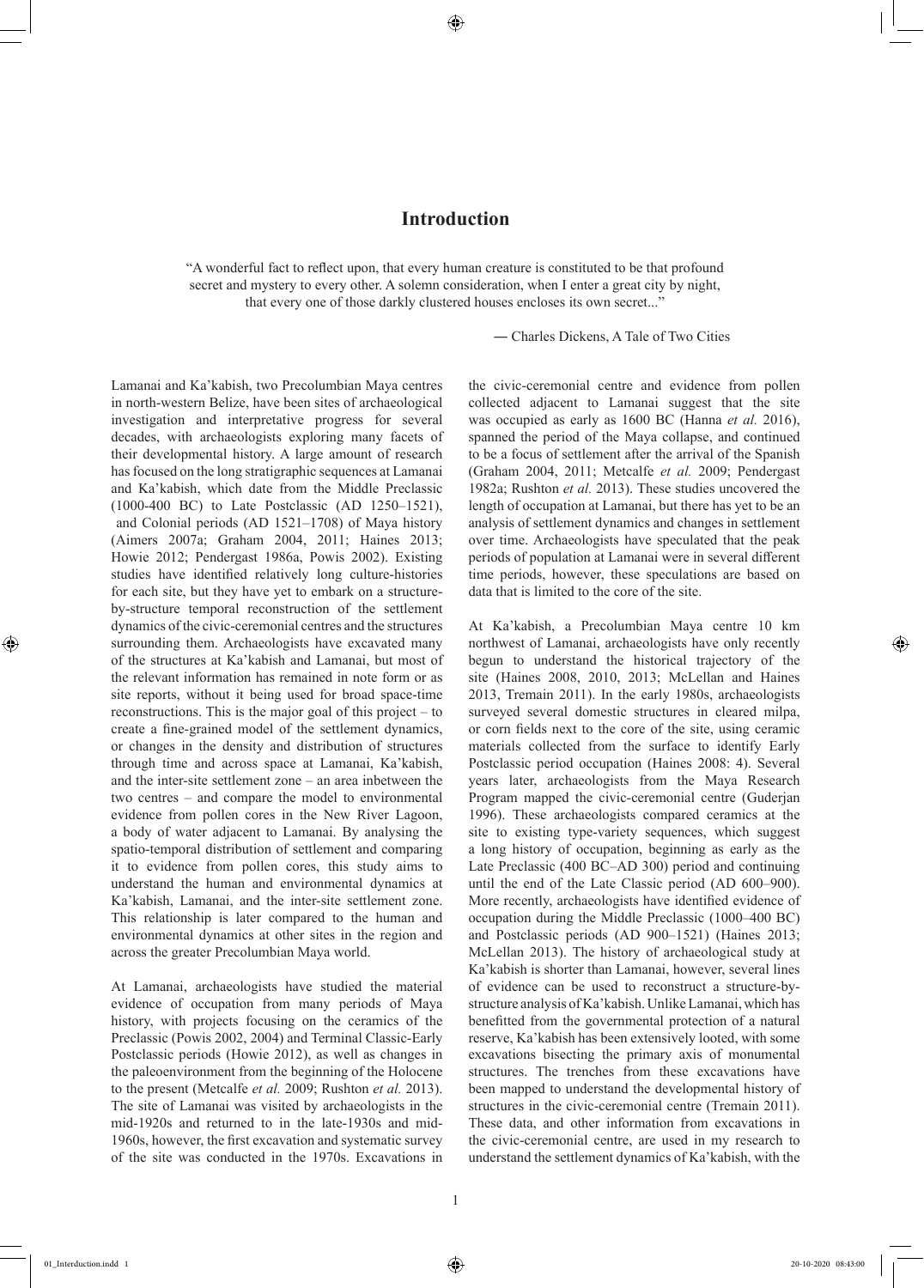⊕

goal of comparing the historical trajectory of Ka'kabish to Lamanai.

To complement the chronological reconstruction of Lamanai and Ka'kabish, I surveyed several areas peripheral to the site cores, which are collectively referred to as the inter-site settlement zone and represent a hinterland. Ceramic material from each structure identified in the inter-site settlement zone was collected and analysed to recreate the settlement dynamics of the periphery, or hinterland, of Lamanai and Ka'kabish. By reconstructing the settlement dynamics of Lamanai, Ka'kabish, and the inter-site settlement zone, I intend to provide a detailed and thorough understanding of the historical trajectory of the region. This reconstruction is subsequently compared to the settlement dynamics of other sites in the Precolumbian Maya world to highlight consistency and variability in the archaeological record.

#### **Research Questions**

◈

The major research question addressed by this study is: What are the settlement dynamics at Ka'kabish, Lamanai, and the inter-site settlement zone, and how do these compare to the environmental evidence of pollen cores from the New River Lagoon, as well as the core-hinterland dynamics at other Maya sites in the greater region of Northern Belize?

To answer this question, it is important to identify several key characteristics of the study zone, such as:

- 1. What is the character of the settled landscape between Ka'kabish and Lamanai (number of structures; patterns and distribution of settlement; modifications to the natural environment) and how does this compare to other sites in Northern Belize?
- 2. How does the chronology of the inter-site settlement zone compare to the chronology of the two civicceremonial centres – Lamanai and Ka'kabish – as well as chronology of other sites in Northern Belize?
- 3. How does the distribution and density of occupation (as defined by the location and date of each structure) in the inter-site settlement zone change over time, and how does this compare to occupation of the centres, as well as other sites in Northern Belize?
- 4. To what extent is there consistency or variation in material culture found at structures in the region within and between these two major centres?
- 5. What does the environmental evidence from pollen cores collected adjacent to Lamanai suggest about the settlement patterns at Lamanai, Ka'kabish, and the inter-site settlement zone?

#### **Review of Chapters**

Chapter's 1, 2, and 3, look to: 1) provide an overview of Precolumbian Maya history and the historical development of archaeological settlement pattern studies, 2) discuss the theoretical background of settlement studies and urbanism

in Maya cities, 3) describe the character and composition of Maya cities, 4) analyse evidence of landscape modifications and their effect on past environments. The goal of Chapter 1 is to place my work within the broader context of Maya studies and show how the reconstruction of settlement dynamics at Lamanai, Ka'kabish, and the inter-site settlement zone, adds to the narrative of Precolumbian history. Chapter 2 highlights the ways in which my work builds on the theoretical development of settlement pattern studies, especially as it relates to low-density urbanism. Chapter 3 presents some of the ambiguities in Precolumbian Maya studies, with a goal of assessing the way the configuration – the plan, or layout – of the settlement affected the environment in the past.

Chapter 4 outlines the methods used to collect and analyse data from Lamanai, Ka'kabish, and the inter-site settlement zone. At Lamanai and Ka'kabish, I reviewed and reused existing data from unpublished fieldwork notebooks, site reports, and published articles, to identify the occupation date of each excavated structure in the civic-ceremonial centres. I surveyed 6 fields over the course of 7 years along a 10 km corridor between Lamanai and Ka'kabish to add to our understanding of core-periphery dynamics and to further understand the historical trajectory of the area. To visually assess and analyse the distribution and chronology of structures at Lamanai, Ka'kabish, and the inter-site settlement zone, I created kernel density maps and, in some cases, relative-risk surfaces (see pg. 43 for an explanation of relative-risk surfaces). I used interpolation to visualize the density of ceramics in the inter-site settlement zone and to identify changes in the density of ceramics across space. Chapter 4 presents a new method for analysing core-periphery dynamics at Precolumbian Maya sites – a method that has yet to be used in current studies of spatial and chronological distributions of settlement.

Chapter 5 is divided into two sections: one that focuses on the Precolumbian Maya at Lamanai and the other at Ka'kabish. For each site, there is a summary of the ceramics that were identified and a discussion of their chronology. The dates from the ceramics at each structure at Lamanai and Ka'kabish are used to present maps of the changes in settlement over time. This is the first time data has been used Lamanai and Ka'kabish to recreate changes in the settlement over time and offers a unique perspective on the growth and decline of these centres.

Chapter 6 provides a structure-by structure analysis of the architectural and ceramic evidence from the area between Ka'kabish and Lamanai, from Settlement Zones A to F. I analyse the spatial distribution and composition of structures in the settlement zone and categorise the structures in a morphological system based on structural features and relative placement location (see pg. 42 for an explanation of the typology). In the final section, I combine the spatial distribution, density, and chronology, of individual structures to recreate the settlement dynamics of the inter-site settlement zone. Chapter 6 offers a fine-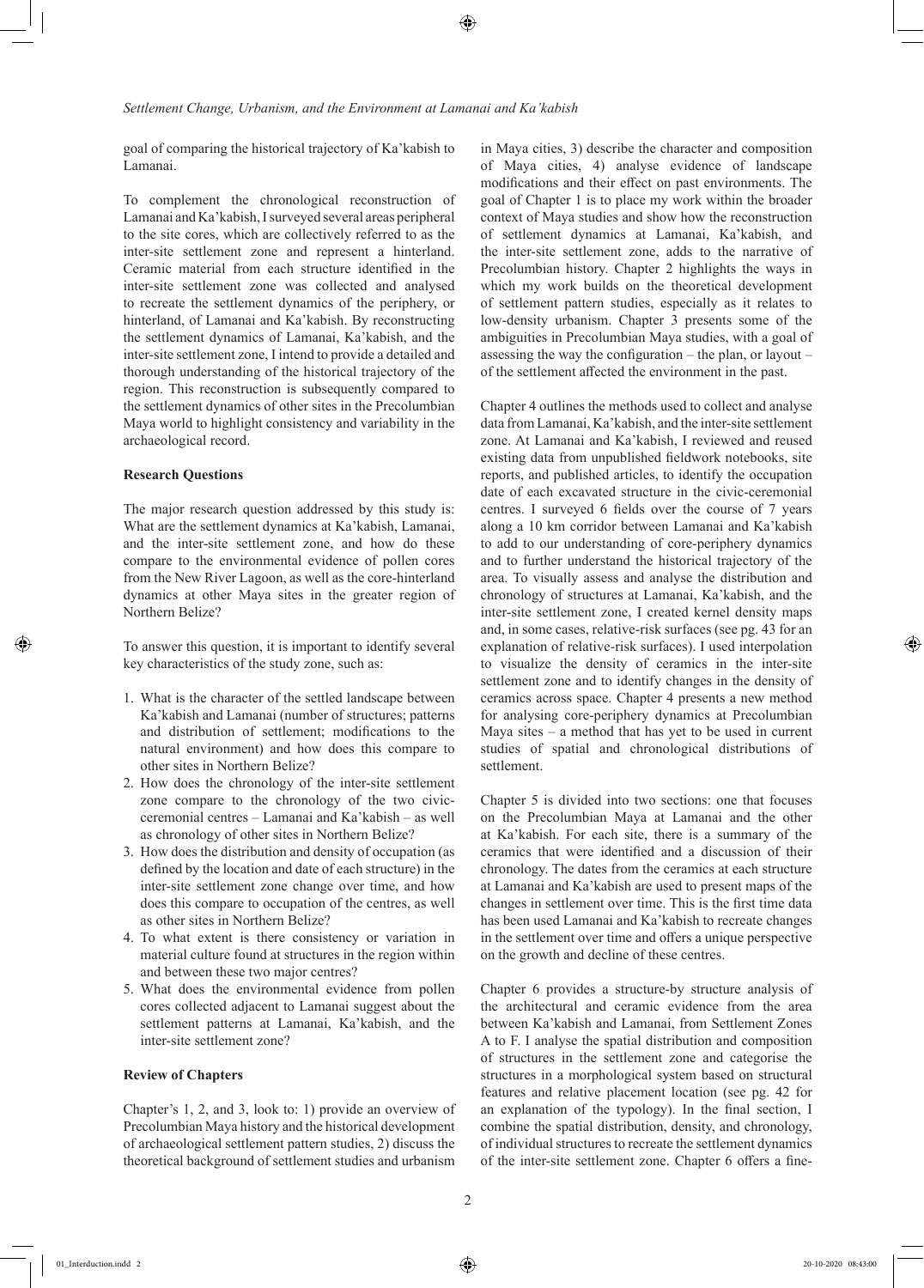*Introduction*

grained understanding of changes in the periphery of major settlements (Lamanai and Ka'kabish) over time.

 $\bigoplus$ 

Chapter's 7, 8, and 9, present the results of my project and places them within the larger study of Maya archaeology. The purpose of this section is to: 1) compare the settlement dynamics of Lamanai, Ka'kabish, and the inter-site settlement zone, to the environmental data from pollen cores collected adjacent to Lamanai, 2) compare the human and environment dynamics of the study area to sites in the greater region of Northern Belize, 3) assess the manner in which the results of the project address several methodological and theoretical problems in Maya archaeology. This section starts with a local perspective, moves to a regional perspective, and ends with a culturewide perspective of Precolumbian Maya history.

Chapter 10 summarizes my major conclusions. The first part reiterates my research questions and offers responses to each question. The second part outlines the implications for future study and discusses the direction for future research. The last part of this chapter offers concluding remarks about Precolumbian Maya studies and my experience in attempting to understand their societies. I provide a new perspective on settlement dynamics at Lamanai, Ka'kabish, and the inter-site settlement zone, as well as sites in Northern Belize, and address several current themes in Maya archaeology, such as spatial organization, low-density urbanism, human/environment interactions, and sustainability.

◈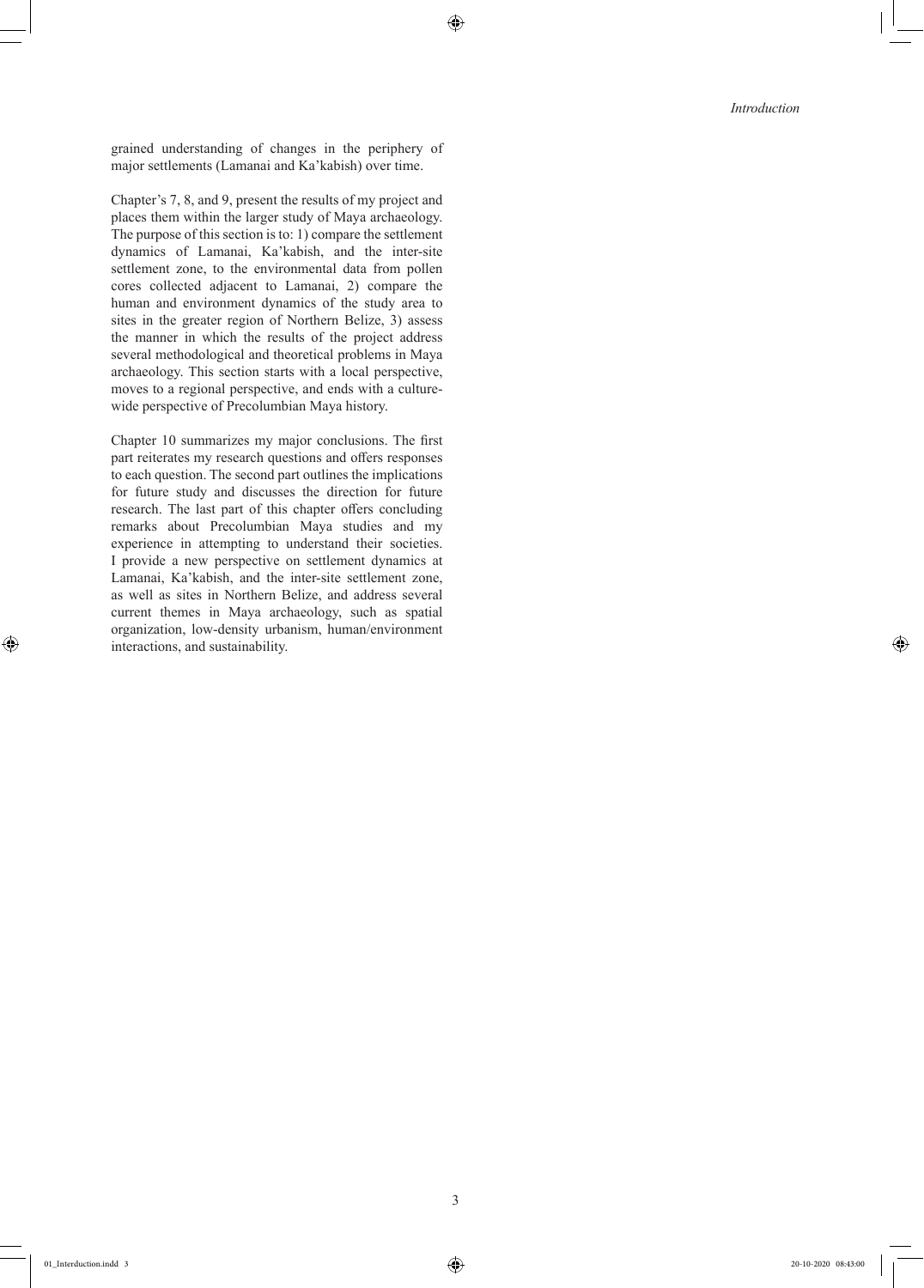